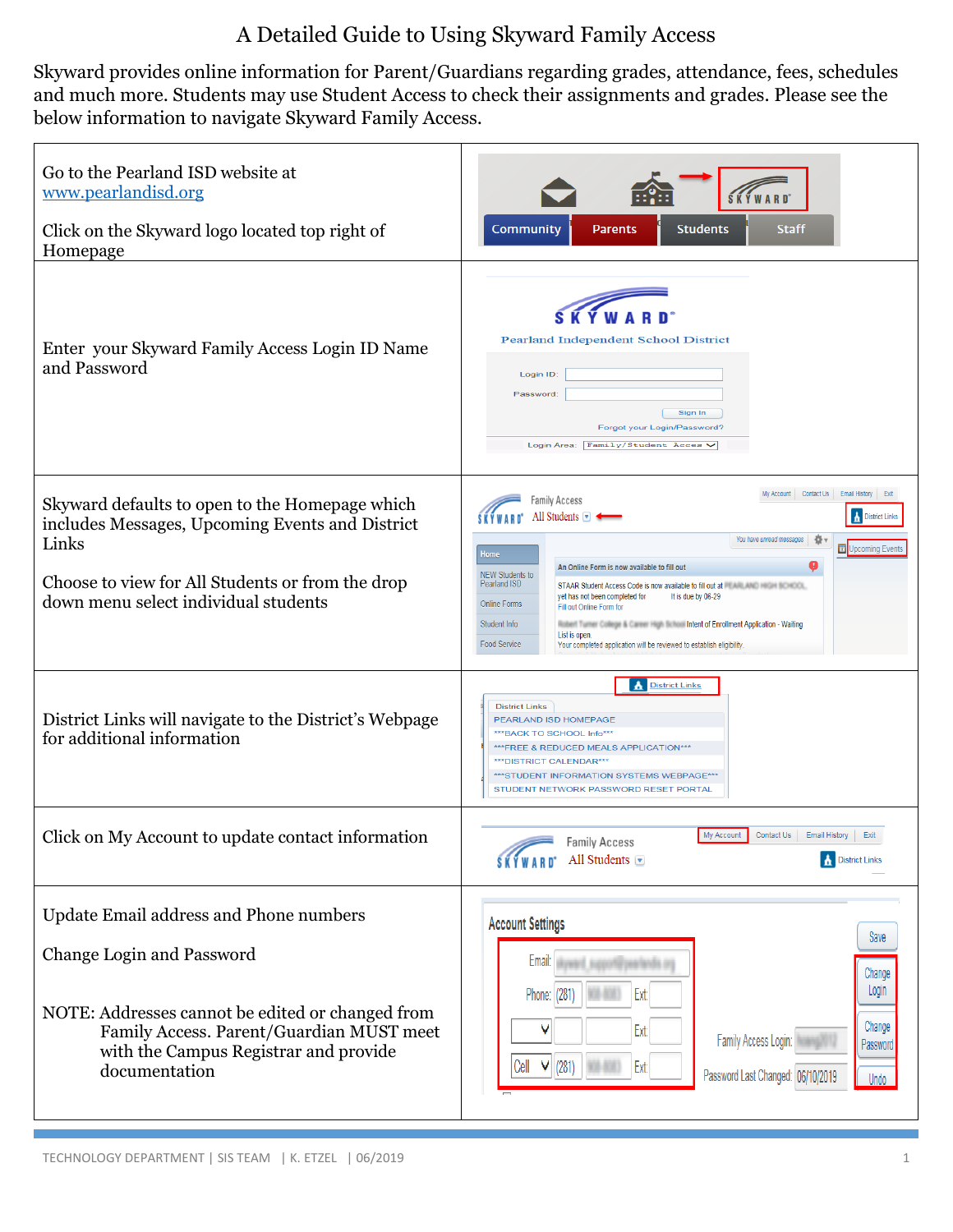| Email Notifications for attendance and grades can be<br>set up by the Parent/Guardian<br>Click on the Save tab to save all changes         | <b>Email Notifications</b><br>Receive Daily Attendance Notifications for my student(s) by<br>Save<br>◉ Email O Wall Message O Email and Wall Message<br>Change<br>Receive Grading Emails for my student(s) ?<br>Login<br>Assignment/Class Percent Overrides (If blank, the School default low and/or high percent will be used):<br>Change<br>50.00 High: 100.00 for<br>Low:<br>Password<br>Receive Progress Report Emails for my student(s)<br>Undo<br>○ Daily ○ Weekly (every Saturday) ● Monthly (1st of each month) |
|--------------------------------------------------------------------------------------------------------------------------------------------|-------------------------------------------------------------------------------------------------------------------------------------------------------------------------------------------------------------------------------------------------------------------------------------------------------------------------------------------------------------------------------------------------------------------------------------------------------------------------------------------------------------------------|
| Tabs located on the left will take you to specific areas<br>in Family Access.                                                              | Home<br><b>NEW Students to</b><br><b>Pearland ISD</b>                                                                                                                                                                                                                                                                                                                                                                                                                                                                   |
| See detailed information below:                                                                                                            | <b>Online Forms</b>                                                                                                                                                                                                                                                                                                                                                                                                                                                                                                     |
| <b>NEW Student to Pearland ISD</b>                                                                                                         | Calendar<br>Gradebook                                                                                                                                                                                                                                                                                                                                                                                                                                                                                                   |
|                                                                                                                                            | Attendance                                                                                                                                                                                                                                                                                                                                                                                                                                                                                                              |
| Parent/Guardians can complete the NEW<br>$\bullet$<br>Student Online enrollment forms for a NEW                                            | <b>Student Info</b>                                                                                                                                                                                                                                                                                                                                                                                                                                                                                                     |
| student to the District                                                                                                                    | <b>Food Service</b>                                                                                                                                                                                                                                                                                                                                                                                                                                                                                                     |
|                                                                                                                                            | Schedule                                                                                                                                                                                                                                                                                                                                                                                                                                                                                                                |
| <b>Online Forms</b>                                                                                                                        | Fee<br>Management                                                                                                                                                                                                                                                                                                                                                                                                                                                                                                       |
|                                                                                                                                            | <b>Student Services</b>                                                                                                                                                                                                                                                                                                                                                                                                                                                                                                 |
| Miscellaneous online forms will be located in<br>this area. Examples include STAAR Access                                                  | Graduation<br>Requirements                                                                                                                                                                                                                                                                                                                                                                                                                                                                                              |
| Code, TCCHS Intent of Enrollment and<br>Parking Payments for High School Campuses,                                                         | Endorsements                                                                                                                                                                                                                                                                                                                                                                                                                                                                                                            |
| etc                                                                                                                                        | Report<br>Cards/Transcripts                                                                                                                                                                                                                                                                                                                                                                                                                                                                                             |
|                                                                                                                                            | <b>Health Info</b>                                                                                                                                                                                                                                                                                                                                                                                                                                                                                                      |
|                                                                                                                                            | Login History                                                                                                                                                                                                                                                                                                                                                                                                                                                                                                           |
| Calendar                                                                                                                                   |                                                                                                                                                                                                                                                                                                                                                                                                                                                                                                                         |
| Can be displayed with all students listed or by<br>individual student. Also, Calendar Display<br>options can be changed to meet your needs | ndar Display<br>ent on the Calendar and customize the colo<br>eithe clined decli for this also best and<br>E M Gradebook Assignments/Events<br>Alusancara/Tarrian<br>M Situaterst Service<br>▬<br>E Munch Menu<br><b>N</b> Field Trips<br>Calendar Events<br>▬<br>Ed Gradebook Assignments/Events   Ed Student Services<br>V Tests<br>Absences/Tardies<br>▬<br>U. Lunch Menu<br><b>N</b> Field Trips<br>Calendar Events<br>ш                                                                                            |
|                                                                                                                                            | Student Info<br>Picture Project (65)<br>X Project<br><b>STAAR Review Tes (98)</b>                                                                                                                                                                                                                                                                                                                                                                                                                                       |
|                                                                                                                                            | Food Service<br>ol - Bad V (OC<br>When: Fri, May 10th                                                                                                                                                                                                                                                                                                                                                                                                                                                                   |
|                                                                                                                                            | PAP ALGEBRA 2, Period<br><b>Assignment Details</b><br>n Review P (0)                                                                                                                                                                                                                                                                                                                                                                                                                                                    |
| Click on an assignment within the calendar                                                                                                 | PAP ALGEBRA 2 (Period 1) <b>PAP ALGEBRA</b> 2 (Period 1)<br>ihow Assignment Detail:<br>Picture Project (Category: Test)                                                                                                                                                                                                                                                                                                                                                                                                 |
| and a detailed assignment window will appear.<br>From this screen, Parent/Guardians can select                                             | Assign Date: Tue Apr 30,<br>Date Due: Fri May 10,                                                                                                                                                                                                                                                                                                                                                                                                                                                                       |
| to email the Teacher, Show Assignment                                                                                                      | <b>Export to Personal Calendar</b><br>Max Points: 100<br>Weight: 1.00<br>24                                                                                                                                                                                                                                                                                                                                                                                                                                             |
| Details or Export to Personal Calendar                                                                                                     | <b>Absent:</b><br>Last Day of School (001)<br><b>TERM 4 Ends</b>                                                                                                                                                                                                                                                                                                                                                                                                                                                        |
|                                                                                                                                            | <b>Crade Info:</b><br>Grade: 65                                                                                                                                                                                                                                                                                                                                                                                                                                                                                         |
|                                                                                                                                            | 28<br>29<br>31<br>30<br>Score: 65.00%                                                                                                                                                                                                                                                                                                                                                                                                                                                                                   |
|                                                                                                                                            | Points Earned: 65 out of 100                                                                                                                                                                                                                                                                                                                                                                                                                                                                                            |
|                                                                                                                                            | No Count:<br>Missing:                                                                                                                                                                                                                                                                                                                                                                                                                                                                                                   |
|                                                                                                                                            |                                                                                                                                                                                                                                                                                                                                                                                                                                                                                                                         |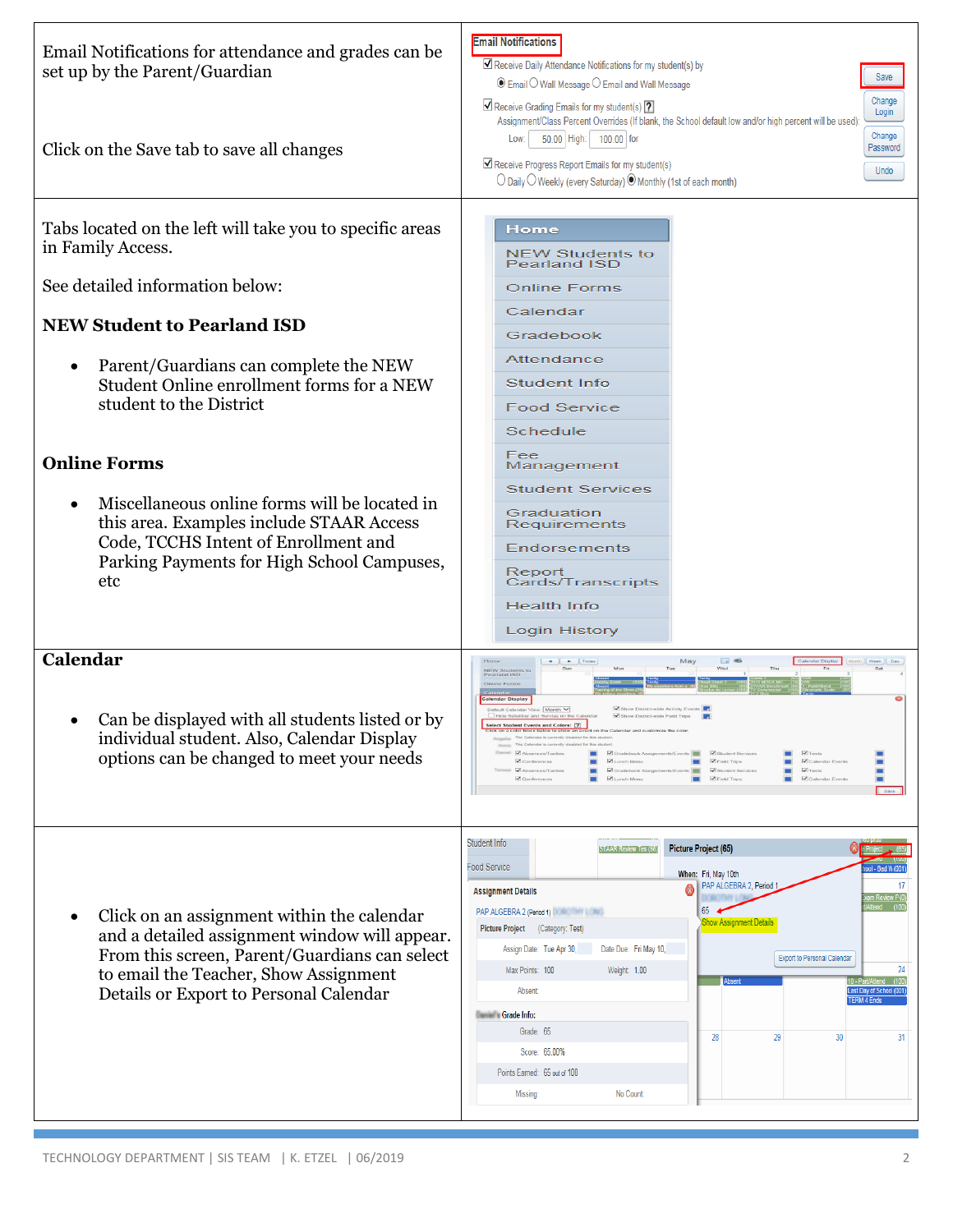## **Gradebook**

- Missing Assignments will be listed in Red at the top of the screen. Click the *(Show All)* link, next to the Missing Assignments to view all assignments coded as missing
- Parent/Guardians can then drill down on specific Assignments to gather more details, if needed



- Click the Display Option drop down menu to make selection on how information is displayed
- The highlighted column represents the current grading period. Click on the Grade listed in the yellow to view the breakdown of the assignment and grades from that grading period. Progress Report (P) grades are only a "snapshot" of what the student was earning on a specific timeframe



## **Attendance**

**Class Grades**

- When display is set to All students, Parent/Guardians will see attendance for ALL
- Attendance is shown for the current day at the top of the page
- Current Term and year to date attendance is shown for each student
- Charts Either View Charts by Period, Day or Hide Charts

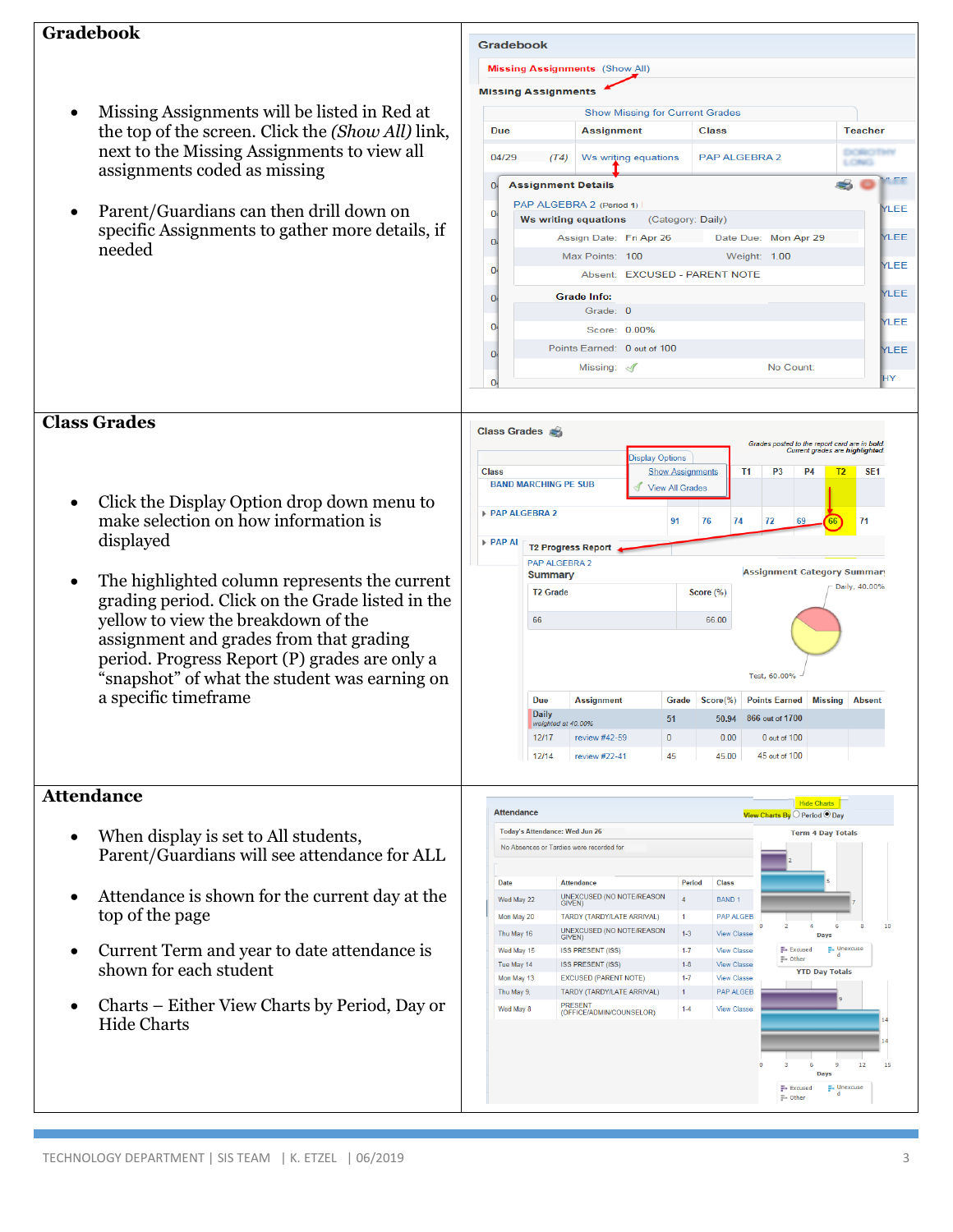## **Student Information**

- Phone number, address and Campus information is displayed in this location
- Click on View Student's Family to see Parent/Guardian address, phone number and email address. Note: No changes can be made from this location
- See below information about Requesting Changes

## **Request Changes for Student**

- Student Information allows changes to Phone number
- Family Address Viewing only. To make any changes to the address, Parent/Guardian must bring the appropriate documentation to the Campus Registrar
- Family Information allows changes to Home Email and Phone numbers
- Emergency Contacts Update Relationship, change Phone numbers and Delete Emergency Contact information
- Change Emergency Contact Order allows Parent/ Guardian s to change the order of Emergency Contacts
- Add Emergency Contact allows Parent/ Guardian s to add up to 4 Emergency **Contacts**
- View History shows any changes made to Student Information
- View Unread Denials shows request that were denied

## **Food Service**

- When display is set to All students; all of the student's Current Account Balances will be displayed
- Clicking on the "Parent Online" link will take you to the site where you can manage your student's cafeteria account. Here the Parent/Guardian can make payments, view purchase history, receive low balance alerts and view school menus



## **Request Changes for**

**Student Information** 

**Family Address** 

**Family Information** 

**Emergency Contacts** 

Change Emergency Contact Order

Add Emergency Contact

**View History** 

**View Unread Denials** 

#### **Food Service Current Account Balance** \$9.50 as of 06/24 \$6.45 as of 06/24 \$8.65 as of 06/24 \$7.70 as of 06/24 **Food Service Messages/Links** (PEARLAND HIGH SCHOOL) Please use the link below to access ParentOnline to make secure online meal payments PARENT ONLINE (PEARLAND JUNIOR HIGH WEST) Please use the link below to access ParentOnline to make secure online meal payments **PARENT ONLINE** (LEON H SABLATURA MIDDLE SCHOOL) Please use the link below to access ParentOnline to make secure online meal payments PARENT ONLINE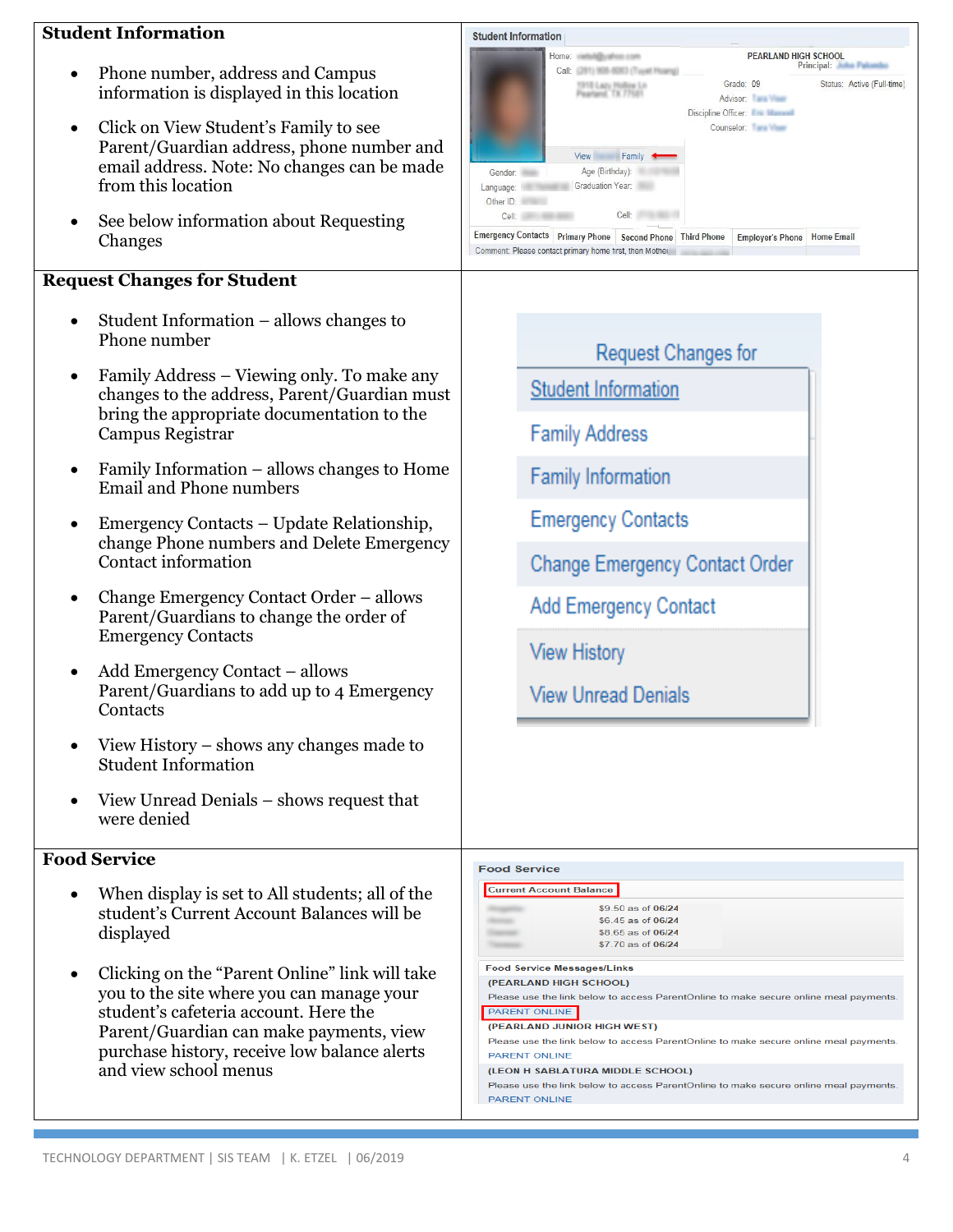| <b>Schedule</b>                                                                      |                                                                                                       |                                                                      |                                      |                                                                           |                                           |                                         |                        |                                             |                                                                      |
|--------------------------------------------------------------------------------------|-------------------------------------------------------------------------------------------------------|----------------------------------------------------------------------|--------------------------------------|---------------------------------------------------------------------------|-------------------------------------------|-----------------------------------------|------------------------|---------------------------------------------|----------------------------------------------------------------------|
| The top left of the screen indicates the current                                     | Schedule                                                                                              |                                                                      |                                      |                                                                           |                                           |                                         |                        |                                             |                                                                      |
| location of the student at the time you are                                          | Currently Scheduled Class: Wed Jun 26                                                                 | <b>Course Requests</b>                                               |                                      |                                                                           |                                           |                                         |                        |                                             |                                                                      |
| logged in                                                                            |                                                                                                       |                                                                      |                                      |                                                                           |                                           | Request Courses for                     |                        | <b>EXAMPLE AND SUNIOR HIGH</b>              |                                                                      |
|                                                                                      |                                                                                                       |                                                                      |                                      |                                                                           | <b>WEST</b>                               |                                         |                        | Request Courses for in PEARLAND JUNIOR HIGH |                                                                      |
| Option to print Student's schedule                                                   |                                                                                                       |                                                                      |                                      |                                                                           | <b>WEST</b>                               |                                         |                        |                                             |                                                                      |
|                                                                                      |                                                                                                       |                                                                      |                                      |                                                                           |                                           |                                         |                        |                                             | The current term is highlighted                                      |
| Current Grading Term is highlighted in yellow                                        | Display Options Current Year O Weekday By Term @ Matrix<br>(PEARLAND HIGH SCHOOL)<br>Term 2<br>Term 1 |                                                                      |                                      |                                                                           | Term 3                                    |                                         | Term $4 \triangleleft$ |                                             |                                                                      |
|                                                                                      | <b>Print Schedule</b>                                                                                 |                                                                      |                                      |                                                                           |                                           |                                         |                        |                                             |                                                                      |
| Course Requests for Next Year may also be<br>displayed if that particular campus has | Period <sub>0</sub>                                                                                   | <b>BAND MARCHING PE SUB</b>                                          |                                      | <b>BAND MARCHING PE SUB</b>                                               |                                           |                                         |                        |                                             |                                                                      |
| allowed                                                                              | Period 1                                                                                              | PAP ALGEBRA 2                                                        |                                      | PAP ALGEBRA 2                                                             |                                           | PAP ALGEBRA 2                           |                        | PAP ALGEBRA 2                               |                                                                      |
| <b>Fee Management</b>                                                                | <b>Fee Management</b>                                                                                 |                                                                      |                                      |                                                                           |                                           |                                         |                        |                                             |                                                                      |
|                                                                                      | <b>Unpaid Balance</b>                                                                                 |                                                                      |                                      |                                                                           |                                           |                                         |                        |                                             |                                                                      |
|                                                                                      |                                                                                                       | WASHIM (PEARLAND JUNIOR HIGH WEST                                    |                                      | $\begin{array}{ c c } \hline 0.00 & \\\hline 0.00 & \\\hline \end{array}$ |                                           |                                         |                        |                                             |                                                                      |
| Any unpaid Balance will be reported at the top                                       |                                                                                                       | Anna (PEARLAND JUNIOR HIGH WEST)<br>(LEON H SABLATURA MIDDLE SCHOOL) |                                      | 0.00<br>: 0.00                                                            |                                           |                                         |                        |                                             |                                                                      |
| User can view fees, payments, totals and make                                        |                                                                                                       | (PEARLAND HIGH SCHOOL): 101.20<br>(PEARLAND HIGH SCHOOL)             |                                      | : 0.00                                                                    |                                           |                                         |                        |                                             |                                                                      |
| a payment                                                                            |                                                                                                       | (PEARLAND HIGH SCHOOL) View Fees   View Payments                     |                                      |                                                                           |                                           | Make a Payment                          |                        |                                             |                                                                      |
|                                                                                      | <b>School</b><br><b>Due Date</b><br>Year                                                              |                                                                      | <b>Fee Description</b>               | <b>Amount</b><br>Charged                                                  |                                           | Amount Amount Remaining<br>Paid Due Due |                        | Payor Name Pay Plan ID                      |                                                                      |
|                                                                                      |                                                                                                       |                                                                      | <b>STUDENT ID PHS</b>                |                                                                           | 5.00<br>5.00                              | 0.00                                    |                        | 0.00 Daniel D.                              |                                                                      |
| Instructions to make a payment online please<br>click here                           | 20<br>Mon Jul 16                                                                                      |                                                                      |                                      |                                                                           |                                           |                                         |                        |                                             |                                                                      |
|                                                                                      | 20<br>Tue Jul 17                                                                                      |                                                                      | <b>TRANSFER IN</b>                   |                                                                           | 21.60<br>21.60                            | 0.00                                    | 0.00                   | Daniel D.                                   |                                                                      |
|                                                                                      | 20<br>20 <sup>1</sup>                                                                                 | Thu Nov 29<br>Mon Jun 24                                             | <b>BAND FINE</b><br><b>NSF CHECK</b> | 88.40<br>101.20                                                           | 88.40<br>0.00                             | 0.00<br>101.20                          |                        | 0.00 Daniel D.<br>101.20 Daniel D.          |                                                                      |
| <b>Student Services</b>                                                              |                                                                                                       |                                                                      |                                      |                                                                           |                                           |                                         |                        |                                             |                                                                      |
|                                                                                      |                                                                                                       | <b>Student Services</b>                                              |                                      |                                                                           |                                           |                                         |                        |                                             |                                                                      |
|                                                                                      | <b>Unread Forms</b>                                                                                   | has 0 unread forms.                                                  |                                      |                                                                           |                                           |                                         |                        |                                             |                                                                      |
| IEP Details are available by clicking View in                                        |                                                                                                       | has 0 unread forms.                                                  |                                      |                                                                           |                                           |                                         |                        |                                             |                                                                      |
| Details column                                                                       |                                                                                                       | This student has not had any Student Services information recorded.  |                                      |                                                                           |                                           |                                         |                        |                                             |                                                                      |
|                                                                                      | <b>Date</b>                                                                                           | Display Options Section 504 from<br><b>Event Type</b>                |                                      | <b>Contact Person</b>                                                     | <b>Event</b>                              |                                         |                        | <b>Details</b>                              |                                                                      |
|                                                                                      | Tue May 3                                                                                             | <b>IAP End</b>                                                       |                                      |                                                                           |                                           | IAP has ended. IAP started              |                        | <b>View</b>                                 | I                                                                    |
|                                                                                      | Mon May 3                                                                                             | <b>IAP Start</b>                                                     |                                      |                                                                           |                                           | IAP has started.                        |                        | <b>View</b>                                 |                                                                      |
|                                                                                      | <b>Disabilities</b>                                                                                   |                                                                      |                                      |                                                                           |                                           | <b>Impairments</b>                      |                        |                                             | O                                                                    |
|                                                                                      | No Disabilities exist.                                                                                |                                                                      |                                      |                                                                           |                                           | ADD/ADHD                                |                        |                                             |                                                                      |
|                                                                                      | <b>Accommodations</b>                                                                                 |                                                                      |                                      |                                                                           |                                           | <b>Life Activities</b>                  |                        |                                             |                                                                      |
|                                                                                      |                                                                                                       | No Accommodations exist.                                             |                                      |                                                                           |                                           | No Life Activities exist.               |                        |                                             |                                                                      |
| <b>Graduation Requirements</b>                                                       |                                                                                                       | <b>Graduation Requirements</b>                                       |                                      |                                                                           |                                           |                                         |                        |                                             |                                                                      |
|                                                                                      |                                                                                                       | - Foundation High School Program with Endorsement View All Courses   |                                      |                                                                           |                                           |                                         |                        |                                             |                                                                      |
|                                                                                      |                                                                                                       | <b>Coursework Requirement Area   Required</b>                        |                                      |                                                                           | Complete In Progress   Scheduled   Future |                                         |                        | <b>Remaining Status</b>                     |                                                                      |
| Indicates a Student's progress upon earning                                          | <b>Total</b>                                                                                          |                                                                      | 26.000                               | 9.500                                                                     |                                           | 7.000                                   | 9.000                  | 16.500                                      |                                                                      |
| credits necessary to graduate                                                        | <b>English Lang Arts</b>                                                                              |                                                                      | 4.000                                | 1.000                                                                     |                                           | 1.000                                   | 2.000                  | 3.000                                       |                                                                      |
|                                                                                      | <b>English I (View Courses)</b><br>English II (View Courses)                                          |                                                                      | 1.000<br>1.000                       | 1.000                                                                     |                                           | 1.000                                   |                        | 1.000                                       | <b>In Progress</b><br><b>In Progress</b><br>Completed<br>In Progress |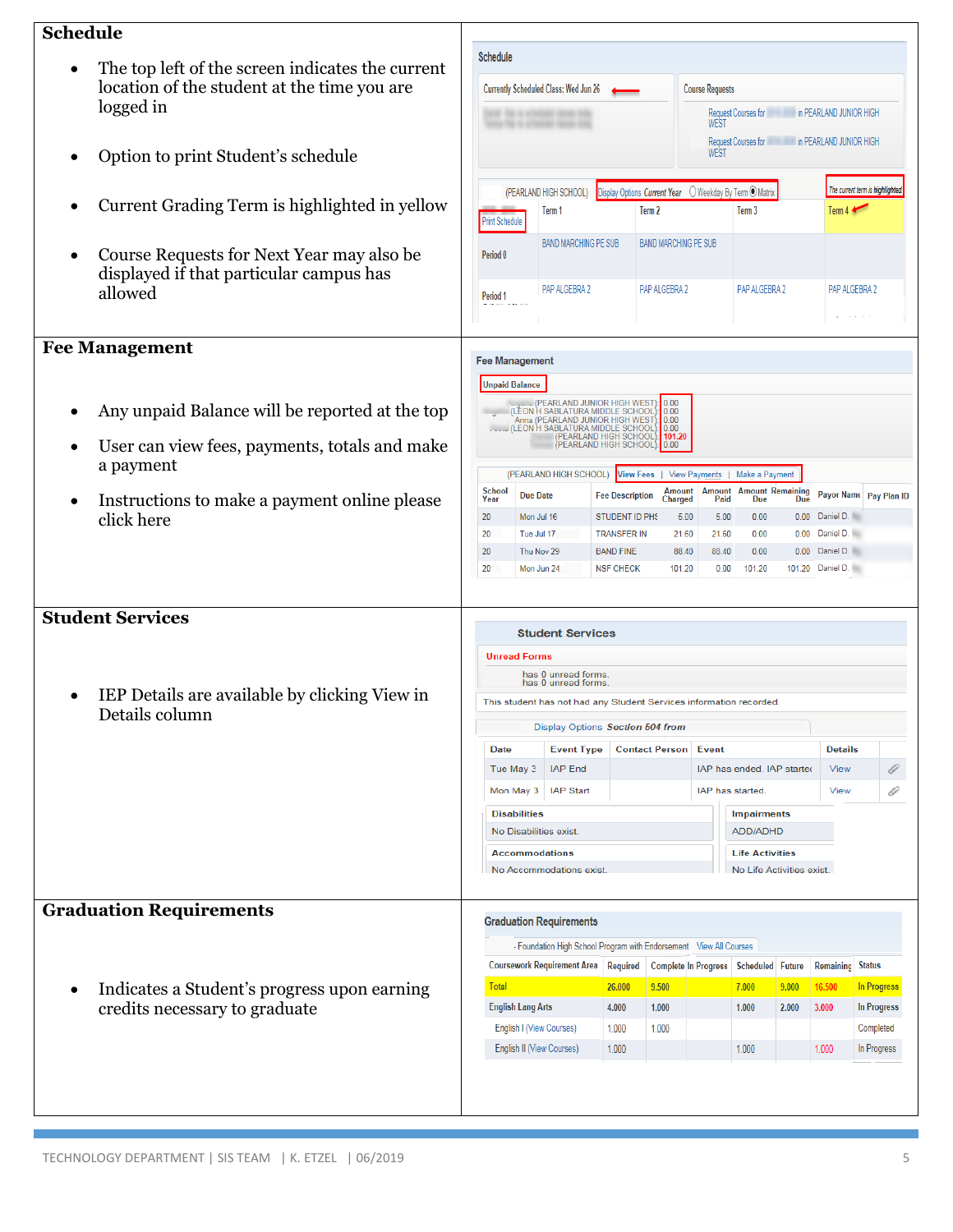## **Endorsements**

- On the Endorsement page, Declared and Achieved Endorsements are listed
- Signature of student is listed
- Check the progress on any Endorsement and Option
- View Graduation Requirement Detail
- View Class Breakdown
- View Requirements

| uorsements                                                       | <b>Endorsements</b>                                                                                                                                                                                                                        |                                                  |                                                                                        |                |                                            |                                   |                              |  |
|------------------------------------------------------------------|--------------------------------------------------------------------------------------------------------------------------------------------------------------------------------------------------------------------------------------------|--------------------------------------------------|----------------------------------------------------------------------------------------|----------------|--------------------------------------------|-----------------------------------|------------------------------|--|
|                                                                  | <b>Declared</b>                                                                                                                                                                                                                            |                                                  |                                                                                        |                | <b>Achieved</b>                            |                                   |                              |  |
| On the Endorsement page, Declared and<br>$\bullet$               | <b>Endorsement</b>                                                                                                                                                                                                                         |                                                  | Option                                                                                 |                |                                            | <b>Endorsement</b>                | Option                       |  |
| Achieved Endorsements are listed                                 | <b>STEM</b>                                                                                                                                                                                                                                | Option E3: Math & Science                        |                                                                                        |                |                                            | No Achieved Endorsements          |                              |  |
|                                                                  | Student Signature is Required.                                                                                                                                                                                                             |                                                  |                                                                                        |                |                                            |                                   |                              |  |
| Signature of student is listed<br>$\bullet$                      |                                                                                                                                                                                                                                            |                                                  | <b>Check Progress on any Endorsement</b>                                               |                |                                            |                                   |                              |  |
|                                                                  |                                                                                                                                                                                                                                            | Endorsement STEM                                 |                                                                                        |                | V                                          | Option: Option E3: Math & Science | $\vee$ (Details)             |  |
| Check the progress on any Endorsement and<br>$\bullet$<br>Option |                                                                                                                                                                                                                                            | Option Status: Not Met                           | Credit Status: 1,000 of 6,000                                                          |                |                                            | Grad Reg Status: Not Complete     | Grad Reg Remaining: 16.500   |  |
|                                                                  | Notes: All Requirements not met: Chemistry (No Requirement Clusters met.)<br>Physics (No Requirement Clusters met.) and Additional Credits (No Requirement Clusters met.) Student Must Complete Grad Plan To<br><b>Receive Endorsement</b> |                                                  |                                                                                        |                |                                            |                                   |                              |  |
| View Graduation Requirement Detail<br>$\bullet$                  |                                                                                                                                                                                                                                            |                                                  | Graduation Requirement Detail                                                          |                |                                            |                                   |                              |  |
| <b>View Class Breakdown</b><br>$\bullet$                         |                                                                                                                                                                                                                                            |                                                  | Class breakdown for Option E3: Math & Science Option                                   |                |                                            |                                   |                              |  |
|                                                                  | $\blacktriangledown$ Requirements                                                                                                                                                                                                          |                                                  |                                                                                        |                |                                            |                                   |                              |  |
|                                                                  |                                                                                                                                                                                                                                            | $\blacktriangleright$ Algebra II - Met (Details) |                                                                                        |                |                                            |                                   |                              |  |
| <b>View Requirements</b><br>$\bullet$                            |                                                                                                                                                                                                                                            |                                                  | Credits Completed: 1.000 of 1.000<br>Notes: All Algebra II requirements have been met. |                | Advanced Credits Completed: 0.000 of 0.000 |                                   |                              |  |
|                                                                  |                                                                                                                                                                                                                                            | Year                                             | Gr Class                                                                               | <b>Credits</b> | <b>Used Credits</b>                        | <b>Advanced Credits</b>           | <b>Notes</b>                 |  |
|                                                                  |                                                                                                                                                                                                                                            | 2019                                             | 09 PAP ALGEBRA 2                                                                       | 0.500          | 0.500                                      | 0.000                             | 0.500 earned credits used.   |  |
|                                                                  |                                                                                                                                                                                                                                            | $\sqrt{0.9}$<br>2019                             | <b>PAP ALGEBRA 2</b>                                                                   | 0.500          | 0.500                                      | 0.000                             | 0.500 earned credits used.   |  |
|                                                                  |                                                                                                                                                                                                                                            | 2020                                             | 09 PAP PRE-CALCULUS                                                                    | 0.000          | 0.000                                      | 0.000                             | Class has no earned credits. |  |
|                                                                  |                                                                                                                                                                                                                                            | 2020                                             | 09   PAP PRE-CALCULUS                                                                  | 0.000          | 0.000                                      | 0.000                             | Class has no earned credits. |  |
|                                                                  |                                                                                                                                                                                                                                            |                                                  | Student Must Complete At Least 1 Cluster Requirement                                   |                |                                            |                                   |                              |  |
| port Cards/Transcripts - Attachments                             |                                                                                                                                                                                                                                            |                                                  |                                                                                        |                |                                            |                                   |                              |  |
| Current and past Report Cards can be viewed                      |                                                                                                                                                                                                                                            |                                                  | <b>Report Cards/Transcripts - Attachments</b>                                          |                |                                            |                                   |                              |  |
|                                                                  |                                                                                                                                                                                                                                            | <b>Description</b>                               |                                                                                        | eSigned        | <b>Type</b>                                |                                   | <b>Created</b>               |  |
| Attendance Letters are saved in this location<br>$\bullet$       |                                                                                                                                                                                                                                            |                                                  | ~Unofficial Transcript~                                                                | N/A            | Transcript                                 |                                   | Mon Jun 10, 2019 3:47pm      |  |
| Utility Bill for Address Verification can be                     |                                                                                                                                                                                                                                            |                                                  | 2019 Final Report Card PHS                                                             | No             | <b>Report Card</b>                         |                                   | Tue Jun 4, 2019 12:39pm      |  |
|                                                                  | 014 Tardy                                                                                                                                                                                                                                  |                                                  |                                                                                        | N/A            |                                            | Attendance Letter                 | Mon May 20, 2019 12:00am     |  |

 Utility Bill for Address Verification can be saved in this location

**Report Cards/Transcripts - Attachments**

 High School Students can also view a copy of their unofficial transcript

#### **Utility Bill**  $N/A$ **Utility Bill** Sat Jul 21, 2018 8:41pm 2018 Final Report Card JHW Wed Jun 6, 2018 1:43pm Yes Report Card 2017 Final Report Card PJHW **No** Report Card Fri Jun 2, 2017 3:28pm 2016 Final Report Card SAB **No** Report Card Thu Jun 9, 2016 1:39pm 2015 Final Report Card SAB  $N/A$ Report Card Tue Jun 9, 2015 3:43pm Final 2014 BCE Report Card  $N/A$ Report Card Sat Jun 7, 2014 9:30am

Health Information

## **Health Information**

 Health conditions and vaccinations will be displayed by choosing the appropriate Display Options

| <b>Display Options</b>                 | <b>Vaccinations</b>   |            |            |            | Illness Waiver/Dose ** Student has had an illness that may be considered a Dose or Waiver |            |            |
|----------------------------------------|-----------------------|------------|------------|------------|-------------------------------------------------------------------------------------------|------------|------------|
| <b>Show Health Conditions</b><br>Vacci |                       | Date 1     | Date 2     | Date 3     | Date 4                                                                                    | Date 5     | Date 6     |
| <b>Show Vaccinations</b><br>Dip.<br>и  | Required              | 02/13/2004 | 04/13/2004 | 06/10/2004 | 06/17/2005                                                                                | 04/05/2008 | 01/29/2015 |
| Polio                                  | <b>State Required</b> | 02/13/2004 | 04/13/2004 | 06/17/2005 | 04/05/2008                                                                                |            |            |
| <b>Hepatitis B</b>                     | <b>State Required</b> | 12/16/2003 | 02/13/2004 | 06/10/2004 | 11/25/2009                                                                                |            |            |